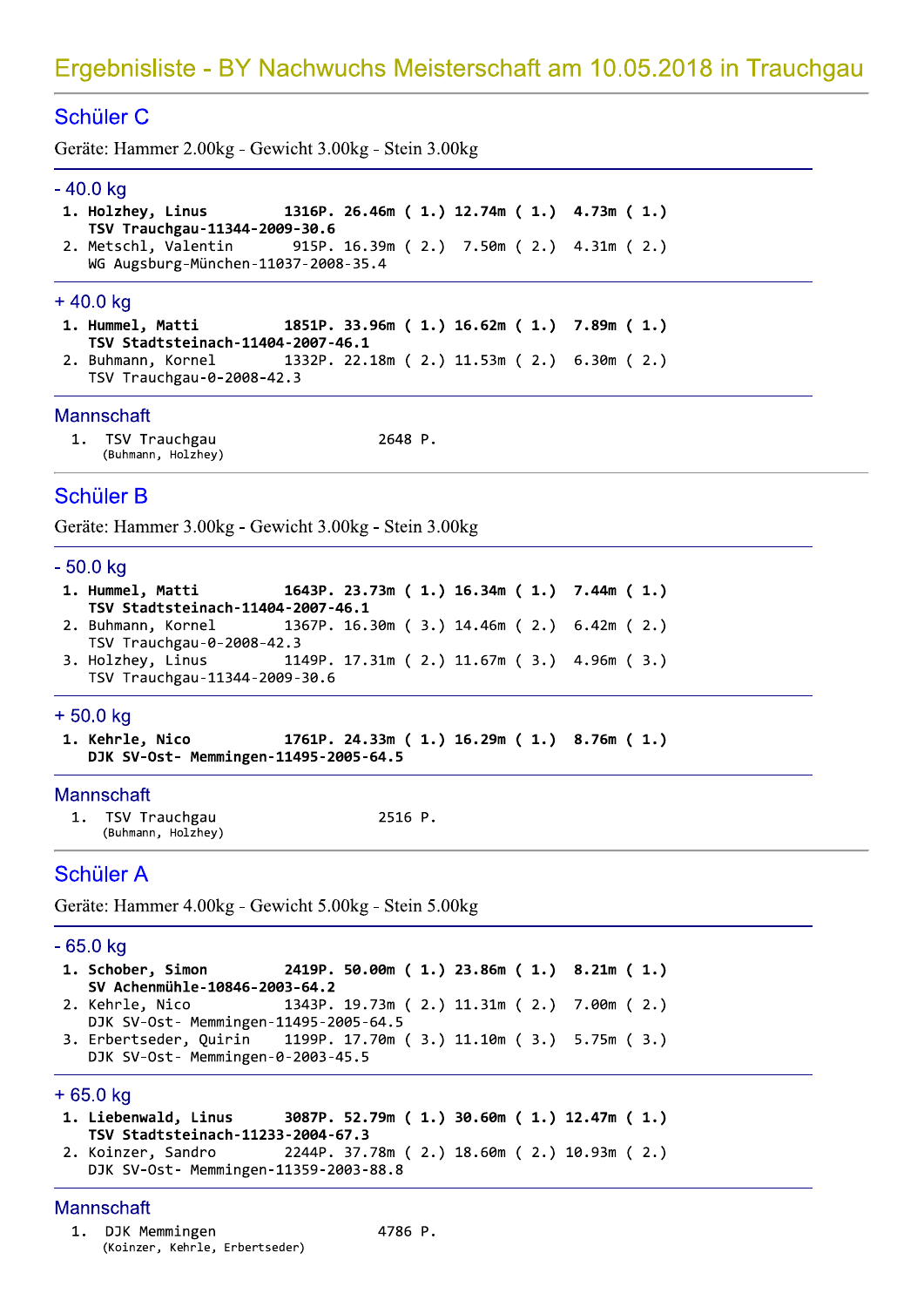# Männliche Jugend B

Geräte: Hammer 5.00kg - Gewicht 7.50kg - Stein 7.50kg

#### - 72.0 kg

```
1. Liebenwald, Linus
                         2442P. 45.52m (1.) 21.75m (1.) 10.34m (1.)
  TSV Stadtsteinach-11233-2004-67.3
```
#### +72.0 kg

```
1. Hummel, Merlin
                         3121P. 64.54m (1.) 28.65m (1.) 11.61m (1.)
  TSV Stadtsteinach-10714-2002-92.0
```

```
2. Franz, Timo
                         2432P. 47.07m (2.) 20.25m (2.) 10.65m (2.)
  TuS Alztal Garching-10604-2002-79.8
                        1779P. 34.26m (3.) 13.47m (3.) 8.48m (3.)
3. Koinzer, Sandro
```

```
DJK SV-Ost- Memmingen-11359-2003-88.8
```
# Männliche Jugend A

Geräte: Hammer 6.00kg - Gewicht 10.00kg - Stein 10.00kg

#### - 75.0 kg

```
1. Schober, Sebastian
                         2304P. 50.68m (1.) 20.14m (1.) 8.50m (1.)
  SV Achenmühle-10126-1999-74.4
```
#### $+75.0$  ka

```
1. Hummel, Merlin
                         2644P. 57.98m (1.) 23.90m (1.) 9.40m (2.)
  TSV Stadtsteinach-10714-2002-92.0
```
- 2507P. 57.33m (2.) 19.76m (2.) 9.87m (1.) 2. Höß, Johannes
- SV Achenmühle-10124-2000-89.1

# Junioren

Geräte: Hammer 7.26kg - Gewicht 12.50kg - Stein 15.00kg

## - 78.0 kg

```
1. Schober, Sebastian
                         1915P. 43.50m (1.) 16.77m (1.) 6.80m (1.)
  SV Achenmühle-10126-1999-74.4
```
#### +78.0 kg

```
1. Höß, Johannes
                         2076P. 46.39m (1.) 17.42m (2.) 7.88m (1.)
  SV Achenmühle-10124-2000-89.1
                         2011P. 40.35m (3.) 18.64m (1.) 7.64m (2.)
2. Schober, Andreas
  SV Achenmühle-10127-1997-79.4
                         1845P. 42.42m (2.) 15.07m (3.) 6.98m (3.)
3. Achorner, Marco
  SV Achenmühle-9735-1996-97.9
```
### Mannschaft

```
1<sub>1</sub>SV Achenmühle
                                                 7847 P.
     (Achorner, Höß, Schober, Schober)
```
# Schülerinnen C

Geräte: Hammer 2.00kg - Gewicht 3.00kg - Stein 3.00kg

# $-35.0$  kg

```
1144P. 18.02m (1.) 11.07m (1.) 5.06m (1.)
1. Zimmermann, Laura
  TuS Alztal Garching-11391-2007-32.7
```
## + 35.0 kg

```
1. Unterstein, Aurelia
                        1212P. 20.39m (1.) 10.85m (1.) 5.52m (1.)
  TuS Alztal Garching-11307-2007-47.0
2. Metschl, Lili
                        1013P. 12.53m (3.) 9.57m (2.) 5.24m (2.)
  WG Augsburg-München-11038-2008-39.5
```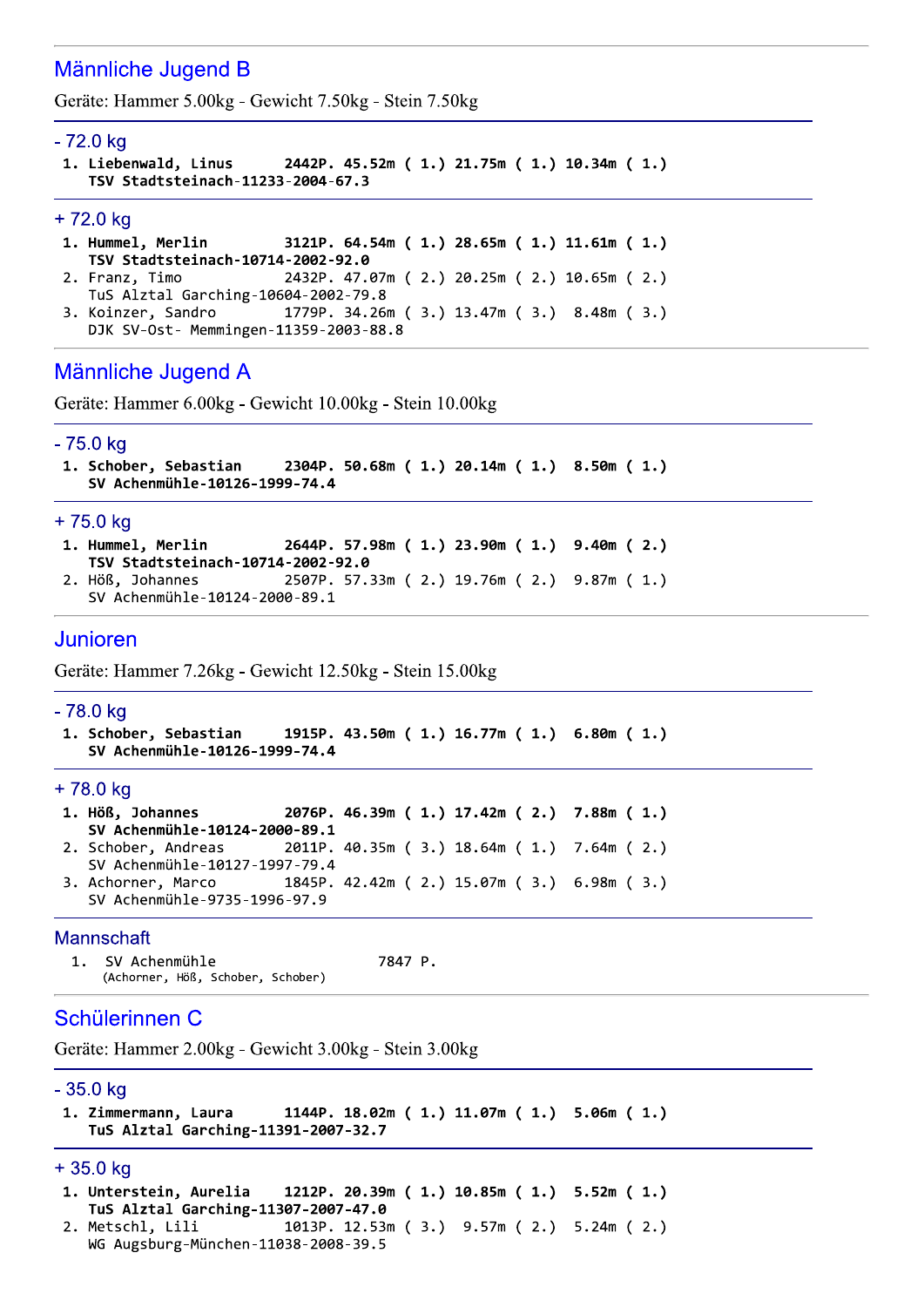## Mannschaft

| TuS Alztal Garching      | 2356 P. |
|--------------------------|---------|
| (Unterstein, Zimmermann) |         |

# Schülerinnen B

Geräte: Hammer 2.00kg - Gewicht 3.00kg - Stein 3.00kg

# $-40.0$  kg

| 1. Zimmermann, Laura                                                       | 1168P. 19.69m ( 1.) 11.16m ( 1.) 4.99m ( 2.) |  |  |  |  |
|----------------------------------------------------------------------------|----------------------------------------------|--|--|--|--|
| TuS Alztal Garching-11391-2007-32.7                                        |                                              |  |  |  |  |
| 2. Metschl, Lili 1044P. 12.96m (3.) 10.43m (2.) 5.10m (1.)                 |                                              |  |  |  |  |
| WG Augsburg-München-11038-2008-39.5                                        |                                              |  |  |  |  |
| 3. Kehrle, Anja                 834P. 13.22m ( 2.) 6.45m ( 3.) 4.45m ( 3.) |                                              |  |  |  |  |
| DJK SV-Ost- Memmingen-11556-2008-40.0                                      |                                              |  |  |  |  |
|                                                                            |                                              |  |  |  |  |

# +40.0 kg

| 1. Holzapfel, Lara 1983P. 41.16m (1.) 17.93m (1.) 7.48m (2.)     |  |  |  |  |  |  |
|------------------------------------------------------------------|--|--|--|--|--|--|
| DJK Aschaffenburg-11221-2005-48.7                                |  |  |  |  |  |  |
| 2. Metschl, Lina 1837P. 38.51m (2.) 16.15m (2.) 7.09m (3.)       |  |  |  |  |  |  |
| WG Augsburg-München-10985-2005-67.9                              |  |  |  |  |  |  |
| 3. Hail, Celine 1746P. 31.17m (3.) 15.25m (3.) 7.79m (1.)        |  |  |  |  |  |  |
| DJK SV-Ost- Memmingen-0-2005-49.5                                |  |  |  |  |  |  |
| 4. Kehrle, Sina (4.) 1436P. 24.00m (4.) 13.37m (4.) 6.33m (4.)   |  |  |  |  |  |  |
| DJK SV-Ost- Memmingen-11557-2005-47.9                            |  |  |  |  |  |  |
| 5. Kriener, Franziska 1379P. 22.91m (5.) 12.59m (5.) 6.23m (5.)  |  |  |  |  |  |  |
| WG Augsburg-München-11146-2006-44.9                              |  |  |  |  |  |  |
| 6. Unterstein, Aurelia 1204P. 21.60m (6.) 11.60m (6.) 4.84m (6.) |  |  |  |  |  |  |
| TuS Alztal Garching-11307-2007-47.0                              |  |  |  |  |  |  |

## Mannschaft

| 1. WG Augsburg-München      | 4260 P. |
|-----------------------------|---------|
| (Metschl, Kriener, Metschl) |         |
| 2. DJK Memmingen            | 4016 P. |
| (Hail, Kehrle, Kehrle)      |         |
| 3. TuS Alztal Garching      | 2372 P. |
| (Unterstein, Zimmermann)    |         |

# Schülerinnen A

Geräte: Hammer 3.00kg - Gewicht 3.00kg - Stein 3.00kg

# $-50.0$  kg

| 1. Konopacki, Michelle 2444P. 45.08m (1.) 24.76m (1.) 9.00m (1.)                                      |  |  |  |                                   |  |  |  |  |  |
|-------------------------------------------------------------------------------------------------------|--|--|--|-----------------------------------|--|--|--|--|--|
| TSV Stadtsteinach-10717-2003-47.0                                                                     |  |  |  |                                   |  |  |  |  |  |
| 2. Holzapfel, Lara 1717P. 30.09m (2.) 16.84m (2.) 6.89m (3.)                                          |  |  |  |                                   |  |  |  |  |  |
| DJK Aschaffenburg-11221-2005-48.7                                                                     |  |  |  |                                   |  |  |  |  |  |
| 3. Hail, Celine 1553P. 22.33m (4.) 14.37m (3.) 7.58m (2.)                                             |  |  |  |                                   |  |  |  |  |  |
| DJK SV-Ost- Memmingen-0-2005-49.5                                                                     |  |  |  |                                   |  |  |  |  |  |
| 4. Kehrle, Sina (2008) 1345P. 22.88m (3.) 11.58m (4.) 6.30m (4.)                                      |  |  |  |                                   |  |  |  |  |  |
| DJK SV-Ost- Memmingen-11557-2005-47.9                                                                 |  |  |  |                                   |  |  |  |  |  |
|                                                                                                       |  |  |  |                                   |  |  |  |  |  |
| + 50.0 kg                                                                                             |  |  |  |                                   |  |  |  |  |  |
| 1. Liebenwald, Leonie 2721P. 45.80m (1.) 27.30m (1.) 10.97m (2.)                                      |  |  |  |                                   |  |  |  |  |  |
|                                                                                                       |  |  |  | TSV Stadtsteinach-11234-2004-62.8 |  |  |  |  |  |
|                                                                                                       |  |  |  |                                   |  |  |  |  |  |
| 2. Unützer, Laura 2404P. 39.08m (2.) 21.12m (2.) 11.41m (1.)                                          |  |  |  |                                   |  |  |  |  |  |
| TuS Alztal Garching-10917-2004-54.5                                                                   |  |  |  |                                   |  |  |  |  |  |
| 3. Metschl, Lina 1780P. 31.12m (3.) 16.32m (3.) 7.71m (4.)                                            |  |  |  |                                   |  |  |  |  |  |
| WG Augsburg-München-10985-2005-67.9                                                                   |  |  |  |                                   |  |  |  |  |  |
| 4. Rotter, Franzisca 1497P. 17.31m (4.) 12.38m (4.) 8.79m (3.)<br>WG Augsburg-München-11543-2004-55.7 |  |  |  |                                   |  |  |  |  |  |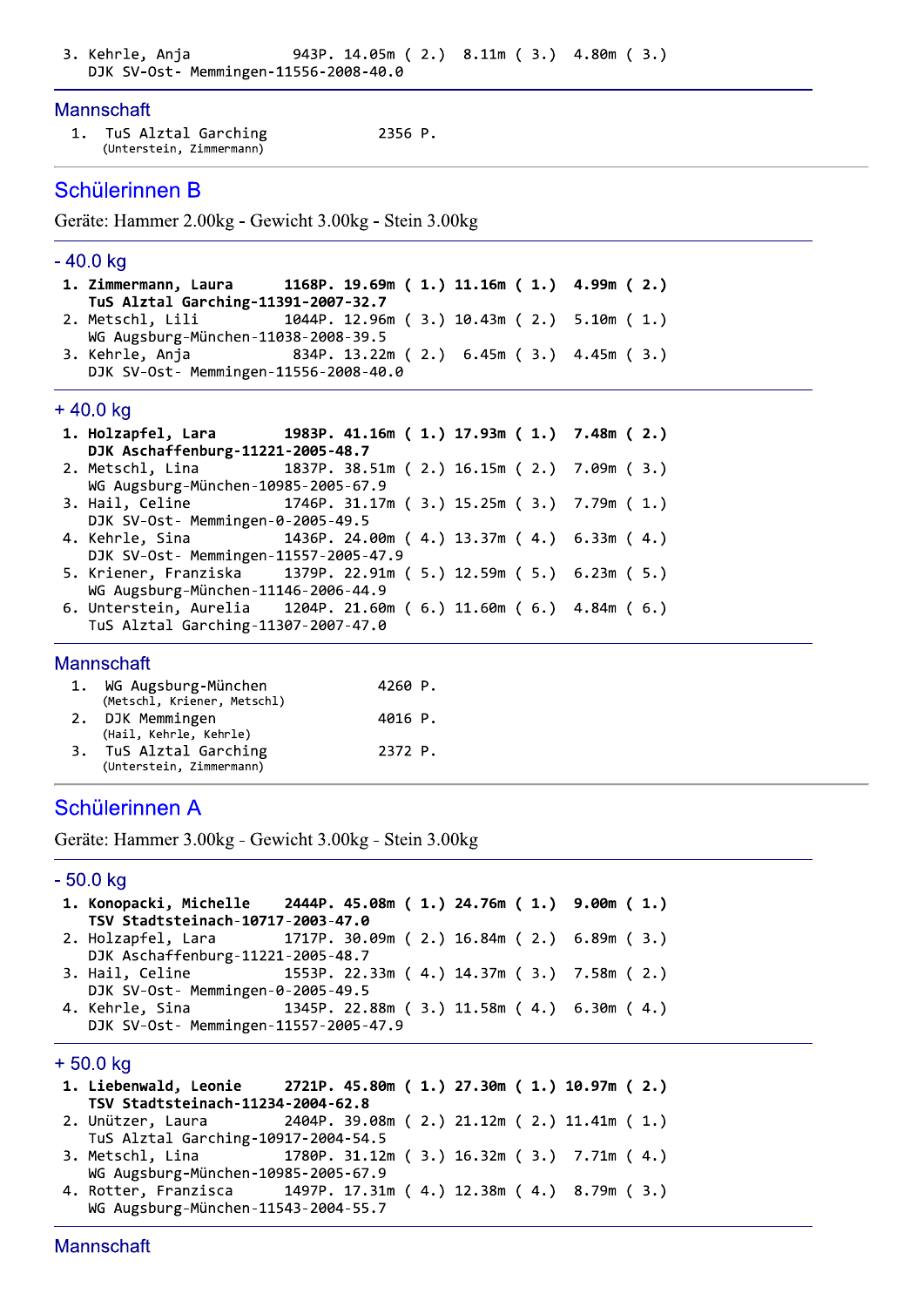# **Weibliche Jugend B**

Geräte: Hammer 3.00kg - Gewicht 5.00kg - Stein 5.00kg

#### $-65.0$  kg

1. Liebenwald, Leonie 2193P. 44.43m (1.) 19.91m (1.) 8.44m (1.) TSV Stadtsteinach-11234-2004-62.8 2046P. 44.30m (2.) 19.49m (2.) 6.90m (3.) 2. Konopacki, Michelle TSV Stadtsteinach-10717-2003-47.0 3. Unützer, Laura 1950P. 37.76m (3.) 17.12m (3.) 8.12m (2.) TuS Alztal Garching-10917-2004-54.5 4. Unützer, Anna-Lena 1702P. 34.20m (4.) 16.26m (4.) 6.22m (5.) TuS Alztal Garching-11217-2001-55.1 5. Rotter, Franzisca 570P.  $6.85m(4.)$ WG Augsburg-München-11543-2004-55.7

## Mannschaft

 $1<sub>1</sub>$ TuS Alztal Garching 3652 P. (Unützer, Unützer)

# **Weibliche Jugend A**

Geräte: Hammer 4.00kg - Gewicht 5.00kg - Stein 5.00kg

### - 68.0 ka

```
1. Schonert, Lisa-Sophia 2056P. 38.49m (1.) 19.81m (1.) 7.96m (1.)
  DJK Aschaffenburg-9767-1999-53.6
2. Bleicker, Fedora
                        1790P. 32.33m (2.) 16.39m (2.) 7.56m (2.)
  DJK Aschaffenburg-11395-2000-48.1
```
3. Unützer, Anna-Lena 1694P. 32.11m ( 3.) 16.31m ( 3.) 6.50m ( 3.) TuS Alztal Garching-11217-2001-55.1

## +68.0 kg

```
1. Holzapfel, Lucie
                         2566P. 46.31m (1.) 24.24m (1.) 10.49m (1.)
  DJK Aschaffenburg-11086-2000-76.7
2. Koinzer, Verena
                          656P.
                                                          7.88m(2.)
```
DJK SV-Ost- Memmingen-11360-2000-103.3

### Mannschaft

DJK Aschaffenburg 6412 P.  $1.$ (Holzapfel, Schonert, Bleicker)

# Juniorinnen

Geräte: Hammer 4.00kg - Gewicht 5.00kg - Stein 5.00kg

### - 73.0 kg

1. Schonert, Lisa-Sophia 1959P. 38.28m (1.) 18.23m (1.) 7.59m (2.) DJK Aschaffenburg-9767-1999-53.6 2. Stadtmüller, Kristina 1876P. 35.75m (2.) 16.96m (2.) 7.68m (1.) DJK Aschaffenburg-10521-1998-69.0 3. Bleicker, Fedora 1753P. 31.83m (3.) 16.65m (3.) 7.09m (3.) DJK Aschaffenburg-11395-2000-48.1 Kitz, Viktoria DJK Aschaffenburg-10522-1998-52.3

### +73.0 kg

- 2536P. 44.23m (1.) 24.18m (1.) 10.54m (1.) 1. Holzapfel, Lucie DJK Aschaffenburg-11086-2000-76.7
- 1926P. 40.32m (2.) 17.31m (2.) 7.25m (3.) 2. Fiedler, Lenina TSV Stadtsteinach-10792-1998-92.1